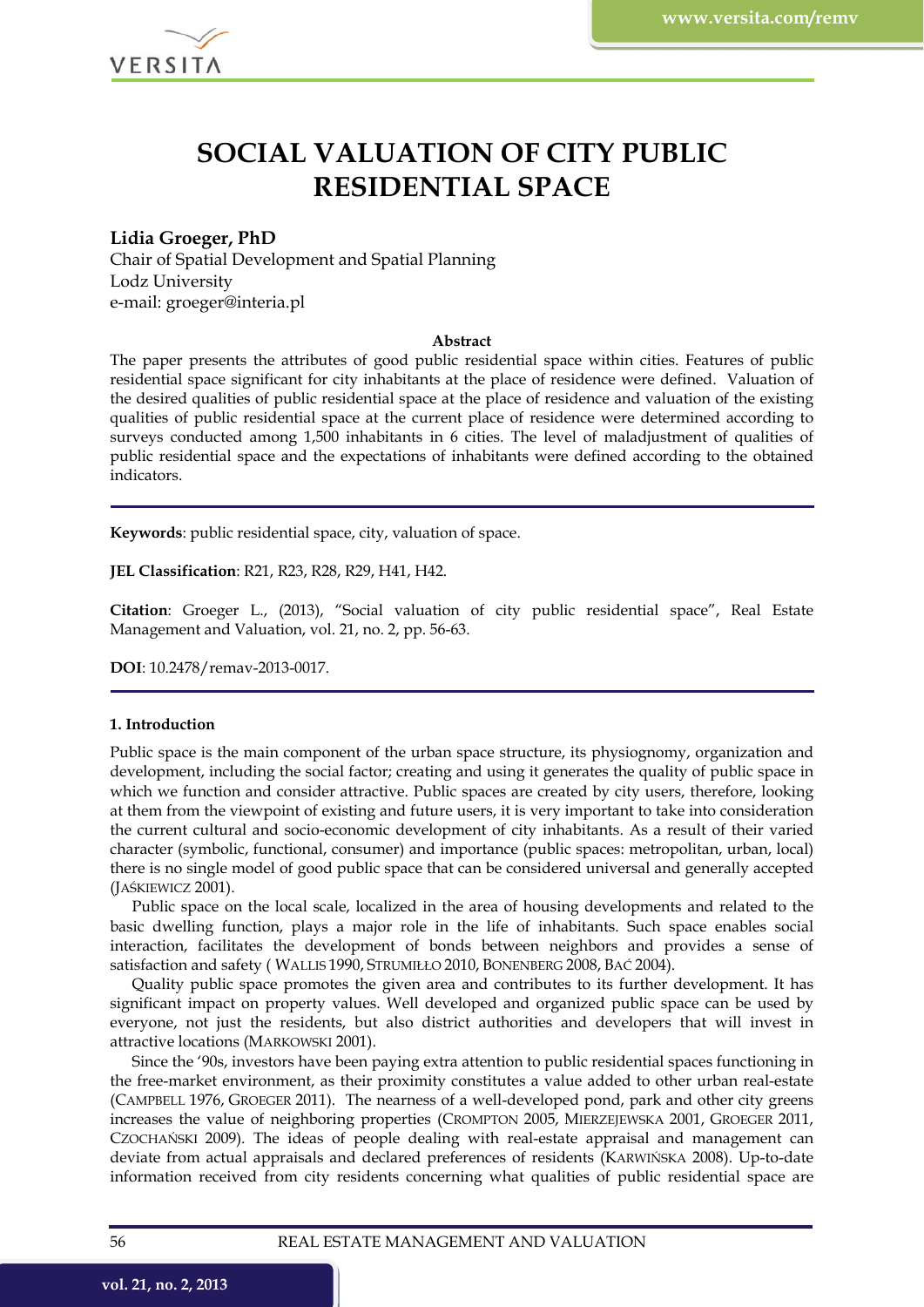

significant for them and how expected they are at the current place of residence can be used rationally in property management and appraisal process.

### **2. Public residential space**

According to the Act on spatial planning and development dated March 27th 2003, public space is to be understood as an "area of significant importance for satisfying the needs of residents, improving their quality of life and contributing to establishing social relations due to its location and functionalspatial qualities, determined in the study of determinants and spatial development directions of the district".

Such a specific understanding of the term "public space", limited only to public spaces as found in spatial development plans, narrows the set of possible types of space actually perceived as public by the residents. This is why in this study, public space is understood according to the definition assumed during the 3rd Congress of Polish Urban Planning of the Association of Polish Cities and Society of Polish Town Planners (BIEGAŃSKI et al. 2009), which stresses the particular value of public spaces as a common commodity in the sustainable development of urban space. Public space is defined in social and economic aspects. It is understood as a "common functional commodity, purposefully shaped by people according to social values and principles – serving the purpose of satisfying the needs of local and *pan-local* communities. Public character of specific space is decided by its collective use"(BIEGAŃSKI et al. 2009).

 Public space is created by the community in the process of use, observation, attribution of appropriate importance and valorization, as described by Jałowiecki in his paper on the social creation of space (JAŁOWIECKI 1988). Such space constitutes a value for individuals and groups using it. People attribute value to it, depending on their knowledge, experience, cultural models or intuitive perception of reality (MAJER 2010). The form and function of public space depends on the social system of values and existing conditions, as well as on the quality and effectiveness of law enforcement, local authorities and public institutions (KARP et al. 2009).

Public residential space is a commodity that does not only have specific functional features, but constitutes a place of the transmission of different material and immaterial products satisfying different needs. Because of this it constitutes a commodity and resource of strategic importance for local communities and requires particular attention in respect to the rational planning thereof. The "Public Space Charter" published after the 3<sup>rd</sup> Congress of Polish Urban Planning of the Association of Polish Cities and Society of Polish Town Planners in 2009, specifies threats to the correct approach to the shaping of public space, including the understanding of public space with a dominant residential function. At the time, the following have been highlighted (BIEGAŃSKI et al. 2009):

- 1) a low public awareness of a commodity common to the state and its citizens, due to the lack of a tradition of respecting the common good,
- 2) the false opinion that the free market, without public intervention, is capable of balancing spatial and socio-economic development,
- 3) prioritizing individual interests over the common good, especially in respect to spatial planning and development,
- 4) insufficient participation of the community in taking decisions related to spatial and socioeconomic development.

#### **3. Features of good public residential space**

References to publications describing features of well-functioning public spaces indicate leading ideas for assessing their proper functioning. According to Gehl, public space must create the right environment to perform three types of activities (GEHL 2009):

- basic related to the completion of ongoing needs, such as commuting to work or waiting for transport, on which the quality of the space has little impact,
- optional mainly different forms of leisure and recreation, on which the quality of the space has significant impact,
- social resulting from the previous two, existing where interaction between people is possible.

ALEXANDER (2008) pointed out that "Social pathologies associated with urban life inevitably result from lack of close contacts". To establish such close contacts "people concerned must see each other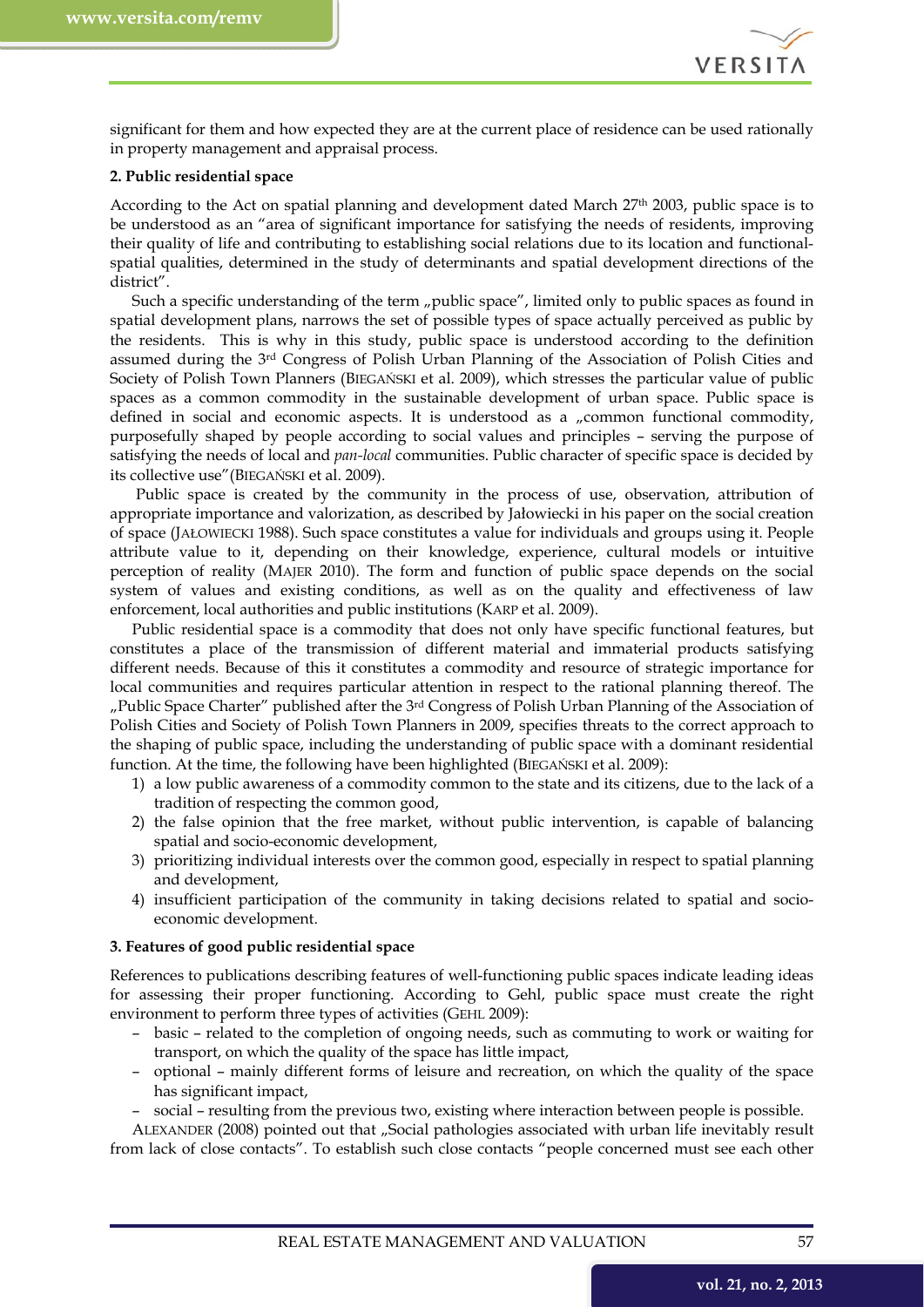VERSITA

frequently, almost daily", therefore, people need friendly public space that they will want to use in their daily existence.

KOCHANOWSKI (2002) and ZUZIAK (2002) recognized general accessibility for public use as an attribute of good public space, irrespective of the form of ownership. CHMIELEWSKI (2001), on the other hand, pointed not only to general accessibility, but also to the anonymity of users and safety, including freedom from threats and arduousness, the legibility of the system facilitating spatial awareness, as well as high aesthetic, symbolic and informative qualities which are attractive to the public.

Another attribute of good public space should be its nodal character that fuses the residential substance, service centers, shops, transport and communication routes, and cultural and educational centers. Such a 'connector' should be aesthetically attractive, so that the stay in a public space will be pleasant for the residents and additionally increase the prestige of a given location. Such space must be neat and tidy, as well as appropriately scaled to its form of use (SCHNEIDER-SKALSKA 2007).

As features of good public space, Szczepański included urban and architectural order with cohesive spatial composition, functional order related to living comfort, aesthetic order defining the appearance of given space and social order related to the social ties and social identification with the given location. The sum assessment of all these orders determines the valuation of a given space. As the idea of order can be perceived subjectively, different individual features of residents resulting from their age, education, wealth or cultural features determine the value a given public space (JAŁOWIECKI, SZCZEPAŃSKI 2006).

On the other hand, ZAŁĘCKI (2003) expanded attributes of good public space outside of the residents' perspective. He pointed out the importance of a technical infrastructure, including waterworks and a sewage system, as well as the condition of roads, sidewalks, parking places and street illumination. He also attributed high importance to properly maintained and developed greens. These observations were confirmed by Groeger's research carried out in Łódź on a group of clients of real-estate brokers (2004).

#### **4. Valuation1 of desired features of public residential space by city residents**

To determine the features of public residential space important to city inhabitants, the present study has been preceded by a survey containing open questions concerning features which are important to city inhabitants at their place of residence. The initial survey was carried out in Pabianice, Ozorków and Łódź on a group of 300 respondents.

The actual survey covered 1,500 residents of 6 cities, representing different types of urban residential space (Łódź, Bełchatów, Stryków, Główno, Łask, and Rzgów) (GROEGER 2013). The survey was carried out between 2010 and 2012. Quantum selection was utilized, so that each type of residential space was represented by the same number of respondents (250 surveys from each city). The purpose of such a selection was to determine the valuation of elements of urban residential space development by city residents, taking into consideration the diversification resulting from the heterogeneous state of urban residential space. The selected cities representing individual types of urban residential space include small towns - Stryków, Rzgów, small cities -Łask, Głowno, larger cities – Bełchatów, and big cities, such as Łódź. A fixed number of respondents from each of the analyzed cities were selected, taking into consideration the gender and age structure of the city inhabitants. In the case of larger cities, such as Łódź and Bełchatów, the respondents' place of residence was taken into consideration upon their selection so that the entire city was covered by the survey. Such an

1

<sup>1</sup> The dictionary of socio-economic geography terms defines the valuation of a person's environment from the viewpoint of his or her needs. "A person will satisfy his needs (food, health, residence etc.) through using the resources of his environment. Assessment of the environment is related to the choice of locations in the space, where the needs of this person are optimally satisfied ( $\rightarrow$  map of preferences). Valuation of the environment can also apply to the emotional bond with the environment (satisfaction, indifference, feeling of safety or threat, dissatisfaction). Valuation of the environment is related to individual aspirations, strives and preferences resulting from the value system they believe in. Therefore the values are the subject of research of  $\rightarrow$  social geography, as they remain in a cause-and-effect relation with the behavior of people in the given space. Researching the values accepted by people, we discover the perception of the world, the scale of importance of events occurring in this world and orientation of activities," (RUNGE, RUNGE 2008).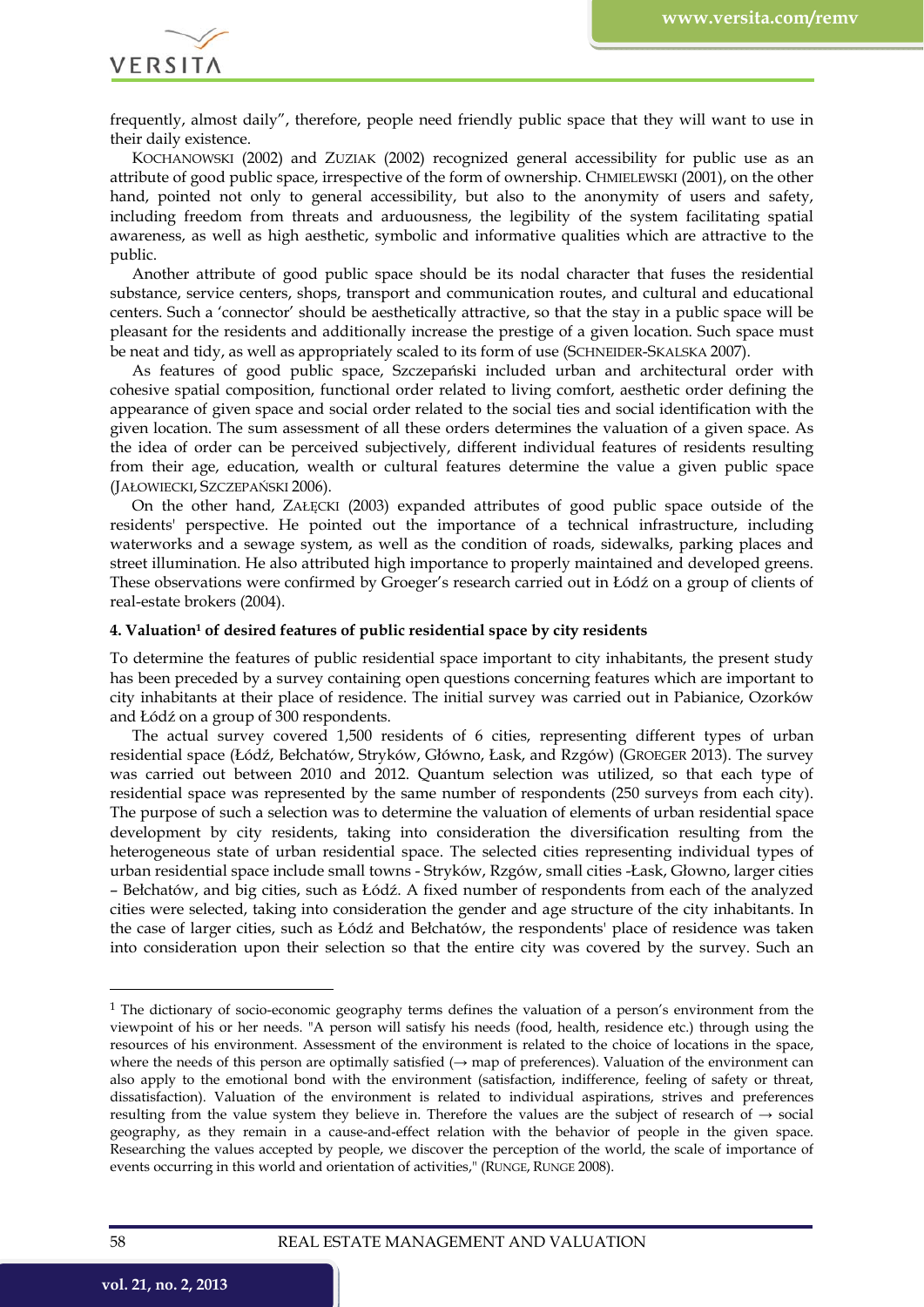

approach to the selection of respondents assured the valuation of all types of residential space by the residents of all types of urban residential space, not just the most frequently studied and selected inhabitants of large cities, i.e., clients of construction industry fairs and exhibitions or people intending to purchase a flat on the primary market. The wide spectrum of city inhabitants, good and very good knowledge of the city on the level from approx. 60% (Łódź) to approx. 80% in smaller cities (Rzgów, Stryków) as declared by the respondents, and the selection applied for quantum samples of respondents creates a basis for drawing conclusions regarding the current valuation of residential space by city inhabitants.

Respondents from 6 cities within the Lodz Voivodeship were asked to evaluate the features of public residential space. Fifteen features recognized as desirable at the place of residence were evaluated. Respondents evaluated the features twice. The first evaluation applied to the importance they place on the quality of given features at the preferred place of residence. In the case of the second evaluation, the respondents assessed their current place of residence from the viewpoint of the 15 distinguished features. The results of this survey were two sets of data defining the importance of desirable public residential space features according to city residents. The comparison of these assessments allowed the author to define the distance between people's preferences and their assessment of the current place of residence.

 A scale of 0 - 5, 0 indicating no importance, 1 - very low importance, 2 - low importance, 3 average importance, 4 - high importance and 5 - very high importance was used to valuate the significant features of public residential space at the preferred place of residence. The assessments revealed a range of results, between 1 and 5 points. The average values of points awarded by the respondents show that the desired features of public residential space were evaluated at anywhere from 3.5 (accessibility to a church) to 4.52 (safety at place of residence).



**Fig. 1.** Valuation of desired features of public residential space by city inhabitants. *Source*: own research according to surveys carried out in Łódź, Bełchatów, Łask, Głowno, Stryków, Rzgów on 1,500 respondents between 2010 and 2012.

Utilities, aesthetics of the surroundings, appearance of the building, accessibility of transport, neighborly relations and access to recreation sites, healthcare centers, and shops were found to be the most valued features of public residential space. All these features were assessed at over 4 points, i.e., as important at the place of residence. One could observe the following regularity: the higher a feature was rated the smaller the variation in its scores. The respondents showed the highest concordance in respect to valuation of the feeling of safety and aesthetics of the surroundings. In these cases, the variation coefficient did not exceed 16%, which indicates a very small variability of the scores.

Accessibility to churches, restaurants and catering centers, post offices and banks was valued the lowest. Although the respondents acknowledged the need for such facilities at their place of residence, other features of public residential space were considered more important. The importance of the former was valued between 3.5 and 3.7 points. At the same time, the assessment of the lowest-rated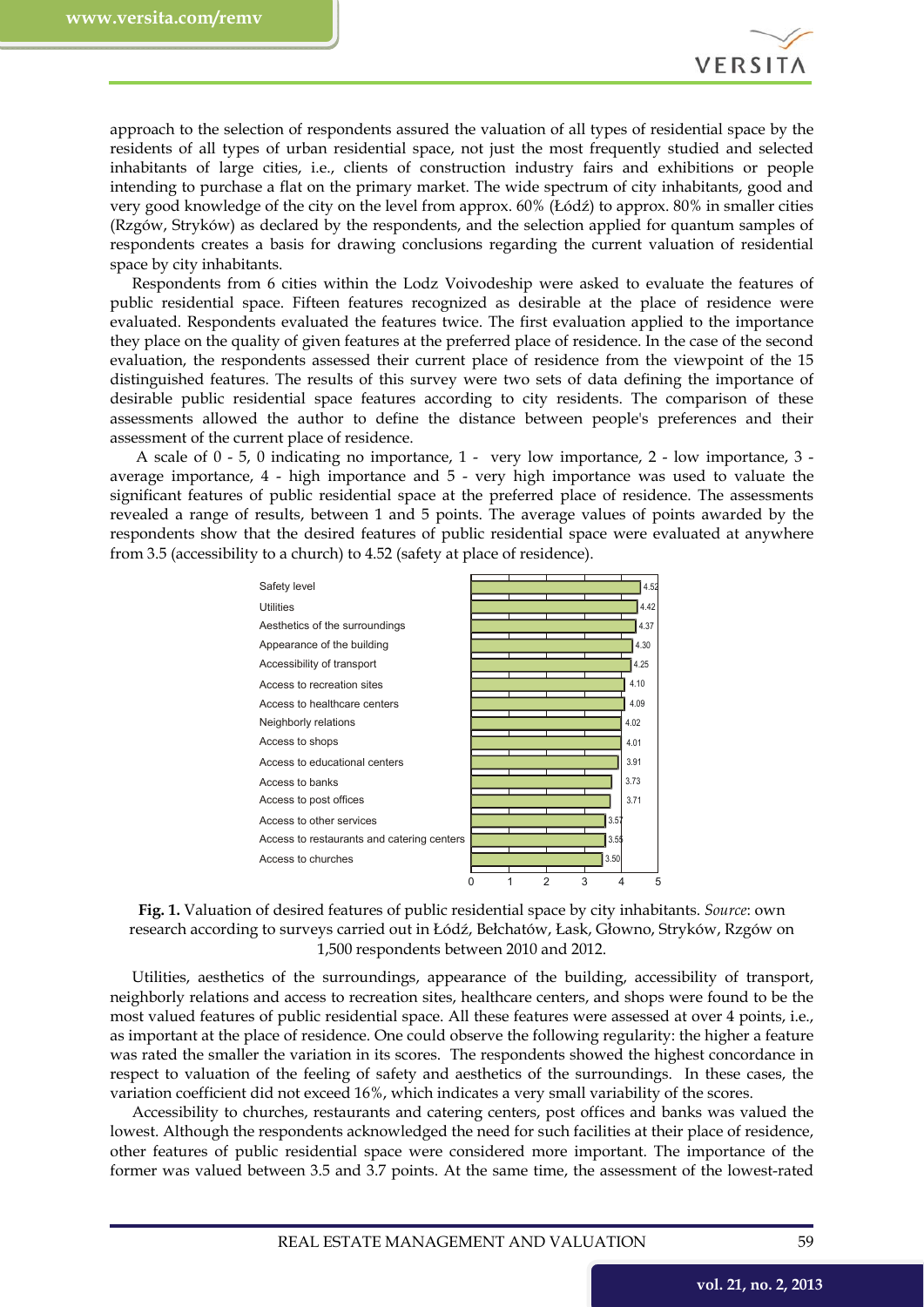

features was most differentiated and reached 34%, which indicates a moderate variation of scores. One should point out that the accessibility to different service providers and centers was scored medium to low against the other scores, with the exception of healthcare centers.

Another step of the research was to define the assessment of public residential space at the respondents' current place of residence. In the case of this analysis, the highest scores were attributed to utilities (4.2), neighborly relations (3.86) and the accessibility to churches (3.85) (Figure 2).



**Fig. 2.** Valuation of public residential space at the inhabitants' current place of residence of. *Source*: own research according to surveys carried out in Łódź, Bełchatów, Łask, Głowno, Stryków, Rzgów

Another group of coinciding scores included transport accessibility, safety level, aesthetics of the surroundings and access to shops, whereas access to restaurants and catering centers, access to other services, recreation sites, post offices and healthcare centers at the current space of residence were given the lowest values. In general, most scores fluctuated between 3.18 and 3.86. At the same time, the variation in the scores of public residential space at the current place of residence was found to be higher than in the case of scores recorded in the valuation of the significance of public residential space features important to the quality of the place of residence. The variation of scores (as measured by the variation coefficient) was most often 3% higher. This shows that reality is valuated in a slightly more diversified way than people's opinions regarding the importance of particular public residential space features. Variation coefficients ranged from 18% to 31%, which indicates a moderate diversification of scores.

## **5. Level of maladjustment between current and preferred place of residence**

Valuations concerning the preferred public residential space and evaluation of the current place of residence in terms of public residential space features become more transparent if we take into consideration the differences between the scores. The applied valuation method enables such comparisons. From the cognitive aspect, such information shows what features of public residential space are most maladjusted to the needs of city inhabitants, or as shown in our study, when reality exceeds their expectations. The differences show how maladjusted the level of public residential space features in individual cities is, and can be a valuable source of information in indicating what investments in public residential space are desired by the city inhabitants.

Proposing a simple indicator showing the disparity between the desired and actual valuation of public residential space simplifies the analysis of maladjustment between the current and preferred place of residence. The difference between the Wp and Wr for individual features in each city enables the most desired actions in respect to the surveyed features of public residential space to be determined

Average maladjustment coefficient (distance) =  $\sum$  (desired feature value coefficient – coefficient of this feature at the current place of residence) / number of features taken into account.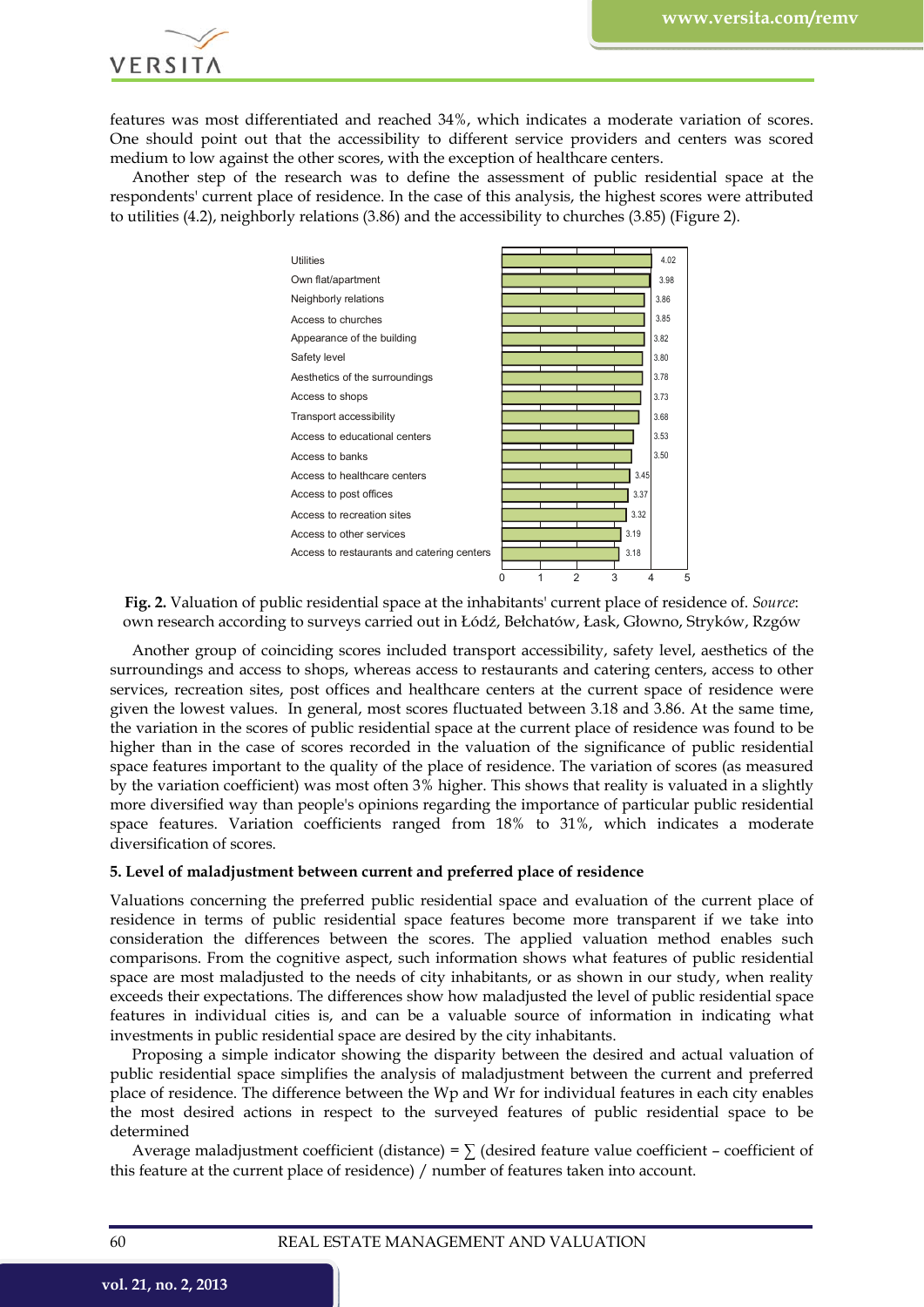**VERSITA** 

$$
\hat{W} = \sum (Wp - Wr) / N \tag{1}
$$

 $\hat{W}$  – average maladjustment factor,

- Wp average coefficient of the value of features preferred by the inhabitants of a given city,
- Wr average coefficient of the value of features at the inhabitants' current place of residence in a given city,
- N number of features accounted for by the survey.



**Fig. 3.** The average level of valuation of public residential space features at the current place of residence and desired level of public residential space valuation as indicated by the surveyed 1,500 city inhabitants. *Source*: own research according to surveys carried out in Łódź, Bełchatów, Łask, Głowno, Stryków, Rzgów between 2010 and 2012.

In the group of 15 researched features of public residential space in 6 cities representing diversified types of urban residential space, the span of differences in expectations and valuation of the actual place of residence ranged from 0.35 (accessibility to churches) to 0.78 (accessibility to recreational sites).

The values were positive for all factors except for the accessibility to churches, which indicates that the development of this feature in public residential space requires further research. The fact that one coefficient was characterized by a negative score tells us that the actual status of this feature exceeds expectations. This atypical situation applies to the accessibility to churches where the coefficient had a negative value in all cities. However, in Łask, Bełchatów and Łódź, it reached a score as low as - 0.5, which may be due the excessive number of churches in the public residential space of these cities that makes new investments in this area not justified.

The greatest deficiencies observed by city inhabitants concerned access to recreational sites. Coefficients describing this feature were the highest amongst all maladjustment factors. The worst situation in the case of this aspect concerned the city of Stryków, where the maladjustment factor reached 1.04 and was the highest amongst all coefficients of analyzed features of public residential space in the 6 surveyed cities. Bearing in mind that, due to its unique location, the Stryków district reports one of the highest incomes per inhabitant in Poland, it has funds to attend to recreation sites for its inhabitants; this makes the fact that such strongly expressed needs of inhabitants are not fulfilled even more surprising.

Another feature with a very high maladjustment coefficient was the safety level, scoring 0.72. The lowest scores in this respect were recorded for Łódź (0.96) and Łask (0.81), whereas inhabitants of Rzgów had the greatest comfort in this topic (0.59).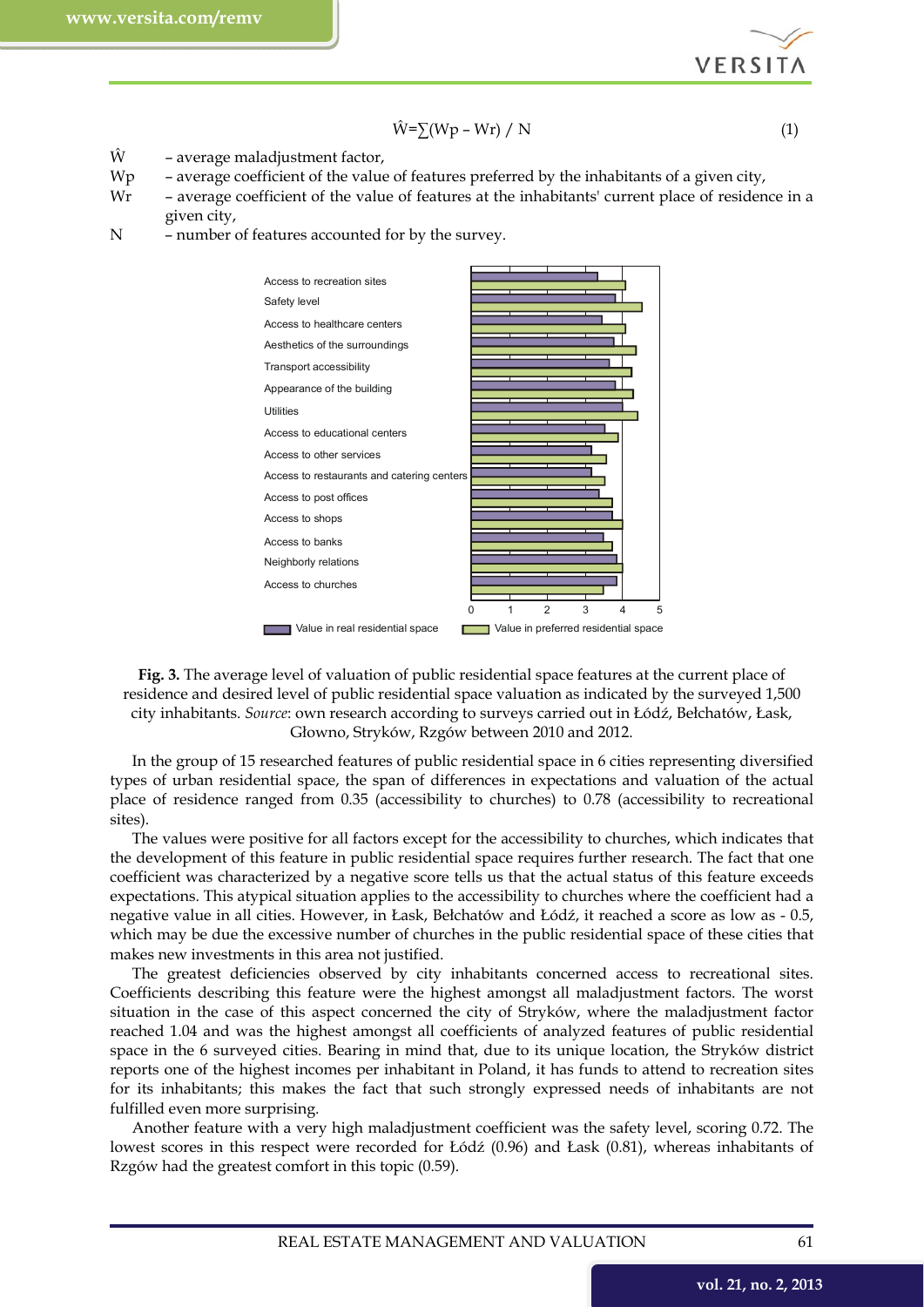VERSITA

High maladjustment factors were recorded for access to healthcare centers (0.64). Rzgów, Stryków and Głowno scored the poorest here. In addition to the above, transport accessibility also scored high, with Stryków obtaining the poorest scores in this area. This shows that the inhabitants do not feel any benefits from the nearby intersection of two expressways, and even see their place of residence as isolated in terms of transport accessibility. Inhabitants of Łódź and Łask gave this feature the highest scores. The remaining maladjustment factors ranged between 0.16 (neighborly ties) and 0.4 (utilities).

Among the surveyed cities, Bełchatów scored the best in respect to the adaptation of public residential space to the needs of its inhabitants, with the average maladjustment factor reaching only 0.25, mainly due to the high scores recorded for public residential space in the current place of residence.

Łódź, the capital of the voivodeship, placed second, which indicates a relatively high satisfaction of its inhabitants with public residential space in comparison to the declared significance thereof. However, the situation in Łódź is specific, as the inhabitants of this city declared the lowest significance of public residential space features at the place of residence and, at the same time, gave the lowest scores to the actual status of the city in this respect. This is why the maladjustment factor was low and why the analysis of its level separately from its components could distort the actual picture of public residential space valuation for this city. The truth of the matter is that if city authorities wish to increase public residential space value in the opinion of its inhabitants, they should concentrate on increasing the safety, aesthetics of the surroundings and accessibility to recreational sites.

#### **6. Summary**

If one was to attempt to generally indicate what needs related to public residential space are least satisfied, safety would place first, followed by aesthetics of the surroundings, transport accessibility, recreation sites and access to healthcare centers. This is the basic set of unsatisfied needs regarding public residential space according to current city inhabitants. A relatively low need related to the location of churches, shops and other services can suggest that these needs do not have to be satisfied at the analyzed places of residence.

Accessibility to recreation sites, such as parks and other green areas, and the need to feel safe in public spaces at the given place of residence is the strongest and, irrespective to the represented residential space, these questions are always raised by the inhabitants as they perceive them as the greatest discomfort.

The results of the present study provide a picture of the specific variances between people's expectations and their actual perception of current public residential space. They give objective information on the subjective valuation of public residential space by city inhabitants. Weights attributed to the individual features indicate the importance of a given element to city inhabitants. The obtained results reveal the following regularities:

 According to the inhabitants, the smaller the city the more important the features of public residential space generally are.

In general, the inhabitants of small cities attribute a higher value to public space at their current place of residence. However, compared to the opinions of inhabitants of other cities, one could not help but notice that needs related to the access to healthcare centers at the place of residence and the ability to use recreation sites had not been satisfied.

In all cities, the access to churches at the current place of residence was valued higher than when the preferred features were concerned. This shows that city inhabitants consider the access to churches at their place of residence greater than expected. This atypical situation, applicable to only one feature, shows that, at the moment, there is no need for new churches in the public residential space of cities.

The lowest values attributed to public residential space features at the current place of residence were noted in Łódź. What is more, the same applied to the valuation of public residential space features desired by inhabitants of this city.

 A question remains as to why the inhabitants of Łódź attribute much lower weight to features of public residential space than people living in smaller cities. Could it be that shopping and entertainment centers like "Manufaktura" are taking over the functions of public residential space and that places of residence have become nothing more than mere "sleeping quarters"?